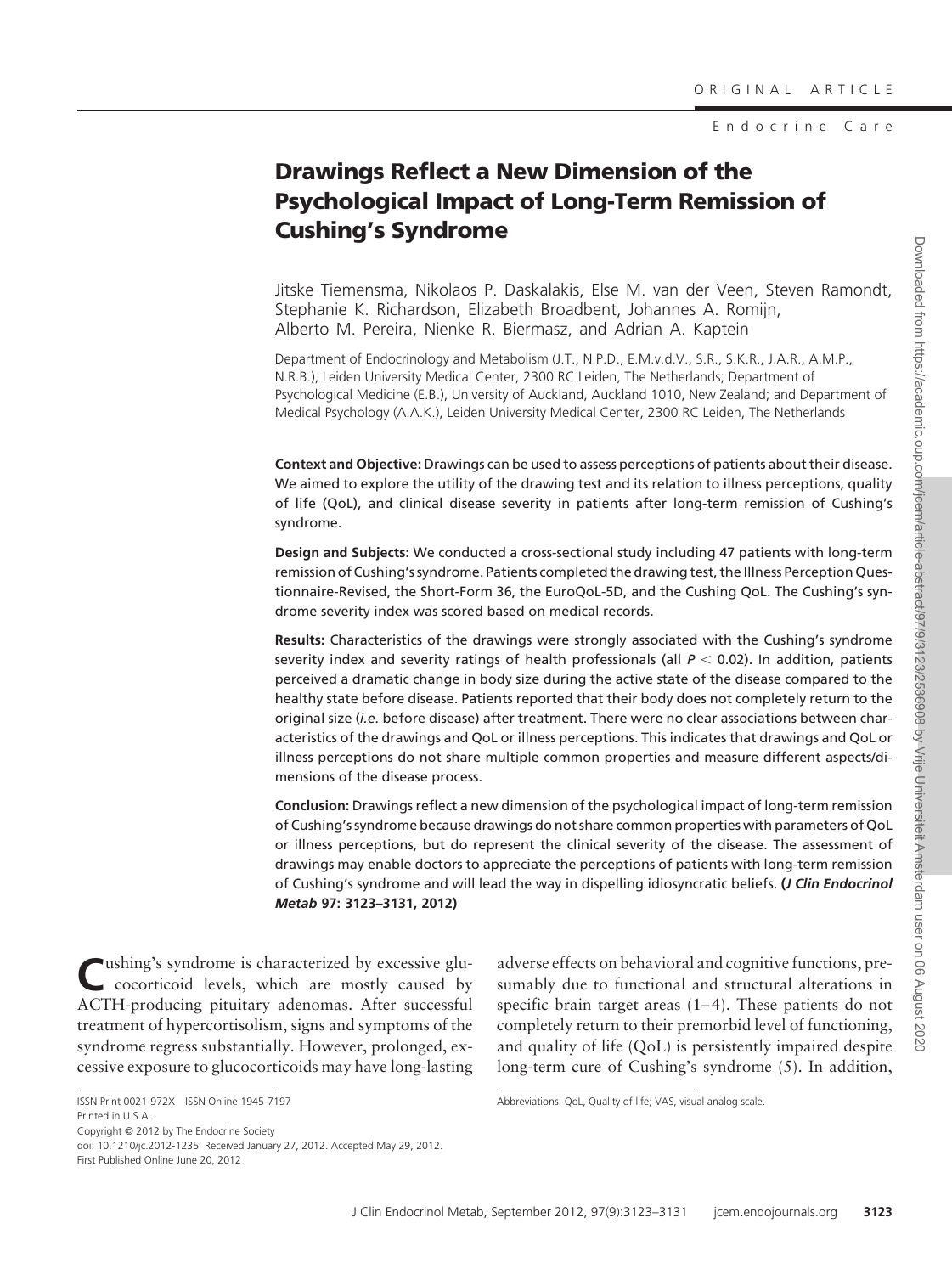these patients show subtle cognitive impairments, increased prevalence of psychopathology, use ineffective coping strategies, and have negative perceptions about their own health despite long-term remission of glucocorticoid excess (3, 4, 6, 7).

The drawing test is a novel method to assess the illness perceptions patients have about their disease. Patients are asked to draw a picture of their body or their disease. It is presumed that drawings can illustrate their notions in a more concrete and specific way than words, *i.e.* questionnaires or structured interviews that are limited by operating along predefined dimensions (8, 9). In addition, drawings can be useful in identifying idiosyncratic beliefs that can play a critical role in illness perceptions, medication compliance, self-management skills, and QoL (10). These idiosyncratic beliefs are hard to explore by standard questionnaires.

The drawing task has successfully been applied in several other conditions, including myocardial infarction (8, 10), heart failure (9), headache (11), postpartum hemorrhage (12), vestibular schwannoma (13), and systemic lupus erythematosus (14). These previous studies showed that drawings illustrate the psychological and functional status of the patient. In addition, the drawings appear to be at least as strong predictors of the course of illness compared with more or less "objective" characteristics of the disease. In a prospective study in patients with cardiovascular disease, it was shown that the degree of damage depicted by patients on these drawings at the time of hospital discharge after myocardial infarction was a better predictor of recovery than clinical indicators of myocardial injury (10). Considering these observations in nonendocrine conditions, the question arises to which extent this drawing task can be applied in endocrine conditions associated with major physical and psychological changes (3–7). There are no previous studies in which drawings have been used to assess the perceptions of patients with endocrine diseases. Therefore, the aim of the present study was to explore the utility of drawings of patients after long-term remission of Cushing's syndrome. We hypothesized that these drawings reflect impaired QoL, altered illness perceptions, and possibly the clinical status of the disease.

# **Patients and Methods**

### **Design**

We performed a cross-sectional study in which patients in long-term remission after treatment of Cushing's syndrome were invited to draw three images of their body (see *Drawing test*). Inclusion criteria were age above 18 yr and prolonged remission of Cushing's syndrome (*i.e.* -1 yr). The protocol was approved

by the institutional Medical Ethics Committee of the Leiden University Medical Center.

### **Patients**

A clinical chart review of 77 consecutive patients who had been cured from Cushing's syndrome in our center was performed. Thirty patients (39%) declined to participate for several reasons including old age and/or debilitating disease. Fortyseven patients (61%) participated in the current study. Seven patients (15%) had Cushing's syndrome caused by an adrenal adenoma, and 40 patients (85%) suffered from pituitary-dependent Cushing's disease. The seven patients with adrenal disease had been treated by adrenalectomy. The patients with Cushing's disease had been treated by transsphenoidal surgery only  $(n =$ 28; 70%); transsphenoidal surgery and bilateral adrenalectomy  $(n = 1; 3\%)$ ; transsphenoidal surgery, bilateral adrenalectomy, and radiotherapy ( $n = 4$ ; 10%); bilateral adrenalectomy and radiotherapy ( $n = 3$ ;  $8\%$ ); or transsphenoidal surgery and radiotherapy ( $n = 4$ ; 10%). The long-term treatment outcomes of these patients have been characterized and described in detail previously (15).

Cushing's syndrome had been diagnosed based on internationally agreed guidelines, *i.e.* the clinical manifestations and positive biochemical tests including increased urinary excretion rates of free cortisol, decreased overnight suppression by dexamethasone (1 mg), and since 2004, elevated midnight salivary cortisol values. All patients had been treated by transsphenoidal surgery or bilateral adrenalectomy, if necessary followed by repeated surgery and/or postoperative radiotherapy. Cure of Cushing's syndrome was defined by normal overnight suppression of plasma cortisol levels  $(<50$  nmol/liter) after administration of dexamethasone (1 mg) and normal 24-h urinary excretion rates of cortisol (220 nmol/24 h). Hydrocortisone independency was defined as a normal cortisol response to CRH or insulin tolerance test ITT).

All patients were followed at our outpatient department. Patients were monitored for (recurrence of) disease, according to appropriate dynamic tests. Pituitary function was monitored, and pituitary hormone replacement was prescribed, dependent on the results of the yearly evaluation of pituitary functions. In the case of corticotrope insufficiency, confirmed by ITT or CRH test, the average dose of hydrocortisone was 20 mg/d divided into two or three doses. Evaluation of GH deficiency was performed by ITT and/or GHRH-arginine test only in patients under the age of 70 yr and only after at least 2 yr of remission. Somatotrope insufficiency was treated with recombinant human GH replacement, aiming at IGF-I concentrations in the normal range for age. In addition, free  $T_4$  and testosterone levels (in male patients) were assessed. If results were below the lower limit of the respective reference ranges, substitution with  $L-T_4$ and/or testosterone was prescribed. In the case of amenorrhea and low estradiol levels in premenopausal women, estrogen replacement was provided. Progesterone replacement was also provided to women with an intact uterus.

#### **Methods**

The QoL questionnaires were completed at home by the patients, followed by the Illness Perception Questionnaire Revised (IPQ-R) and the drawing test. All three drawings were made at the same time. The questionnaires and the drawing test were all sent to the patient by regular mail and included a short letter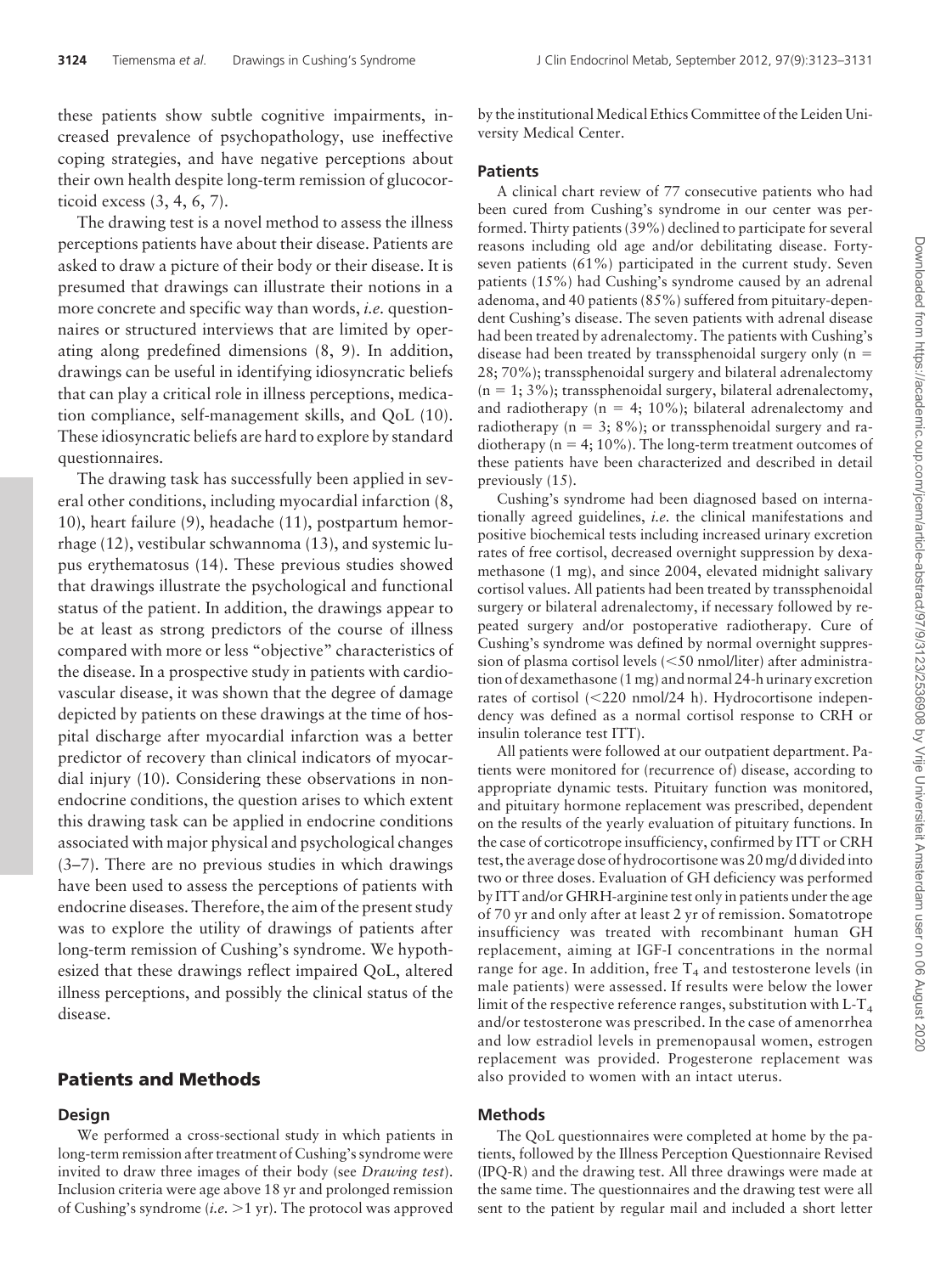explaining the purpose of the study. A prepaid envelope was provided to every patient to send back the questionnaires and drawings.

#### **Drawing test**

Patients were given three sheets of paper that included the following instructions: "Please draw a picture of what you think your body looked like before you were diagnosed with Cushing's syndrome (drawing 1); a picture of what you think your body looked like when Cushing's syndrome was diagnosed, before treatment (drawing 2); and another picture of what you think your body looks like currently, after treatment for Cushing's syndrome (drawing 3). We are not interested in your drawing ability—a simple sketch is fine. We are interested in what you think has happened to your body. Could you describe what you drew on the bottom of each drawing?"

#### **Illness Perception Questionnaire Revised (IPQ-R)**

The IPQ-R was used to measure current cognitive and emotional perceptions about Cushing's syndrome (16, 17). This questionnaire was developed to assess the components of the illness representation of Leventhal's Self-Regulatory Model and has been used to study illness perceptions in chronic conditions (18 –22). Recently, we reported IPQ-R data in the same cohort of patients after long-term remission of Cushing's syndrome (7).

The IPQ-R is divided into three sections. The first part consists of the illness identity dimension, with a list of 14 general commonly occurring symptoms and 13 symptoms commonly present in Cushing's syndrome. Patients are asked to rate whether or not they experienced the symptoms and whether they believe the symptom to be related to Cushing's syndrome (yes/ no). The summed yes-rated items of the disease-related symptoms are used in the analysis.

The second part of the questionnaire, assessing illness perception dimensions, consists of 38 statements concerning views on the illness, scored on a five-point Likert scale (from strongly disagree to strongly agree). The questions are transformed to seven dimensions: 1) timeline acute/chronic— beliefs about the chronic nature of the condition; 2) timeline cyclical— beliefs regarding the cyclical nature of the condition; 3) consequences negative consequences of the disease; 4) emotional representations—negative beliefs about how the illness affects one's emotional well-being; 5) personal control—perceived personal controllability of the disease; 6) treatment control—perceived treatment controllability of the disease; and 7) illness coherence—personal understanding of the disease. A higher score indicates a stronger belief in that particular dimension.

### **QoL questionnaires**

### *Short Form 36 (SF-36)*

The SF-36 questionnaire consists of 36 items and assesses functional status during the previous month (23, 24). The items cover nine health concepts: 1) physical functioning—limitations in physical activities because of health problems; 2) social functioning—limitations in social activities because of emotional problems; 3) role limitation (physical)—limitations in usual role activities because of physical health problems; 4) role limitation (emotional)—limitations in usual role activities because of emotional problems; 5) mental health—psychological distress and well-being; 6) vitality— energy and fatigue; 7) pain; 8) general health perception; and 9) general perception of change in health. Scores are expressed on a 0-100 scale, and higher scores are associated with a better QoL. The SF-36 scores of patients with Cushing's syndrome were already described by our research group in 2005 (5). We asked patients to fill out the SF-36 again for the current study.

### *EuroQoL-5D (EQ-5D)*

This QoL questionnaire assesses the current health status reflected in five health dimensions: mobility, self-care, usual activities, pain/discomfort, and anxiety/depression. Scores are expressed on a 1–3 scale per dimension, with a higher score indicating a worse QoL. The questionnaire also includes a visual analog scale (VAS), which comprises a standard vertical 20-cm scale (similar to a thermometer) for recording an individual's rating for their current health-related QoL state (25). The VAS score ranges from 0 to 100, with higher scores indicating a better QoL.

### *Cushing QoL*

This is a disease-specific QoL questionnaire specifically designed to assess QoL in patients with Cushing's syndrome. The questionnaire assesses disease-specific QoL during the past 4 wk and consists of 12 questions on a five-point Likert scale ranging from always to never. The questionnaire covers topics like pain, wound healing, memory, and health concerns. The total score ranges from 12–60, with a lower score indicating a greater impact on health-related QoL (26).

### *Cushing's syndrome severity index (CSI)*

Sonino *et al.* (27) developed the Cushing's syndrome severity index (CSI), a clinical severity scale that assesses the (medical) severity of Cushing's syndrome. The CSI contains eight clinical features: 1) fat distribution; 2) skin lesions; 3) muscle weakness; 4) mood disorder; 5) hypertension; 6) diabetes; 7) hypokalemia; and 8) sex-related disturbances, with different indications for females (hirsutism, hair loss, amenorrhea) and males [decreased libido, (occasional) impotence]. Each feature is scored on an ordinal three-point scale (range,  $0-2$ ). A higher total score on the CSI indicates a higher severity, with a range of  $0-16$ . The information necessary for completing this index is derived from clinical history and medical files. Two raters, who reached consensus on each feature of the CSI, scored the CSI. The CSI was scored retrospectively for the active phase of Cushing's syndrome, and for the last yearly evaluation of the patient. The total score of the CSI and the fat distribution subscale were used in the analyses.

### **Data analysis**

The drawings were scanned and imported into NIH Image-J software (28). The outside parameters of the drawn body, head, and abdomen were traced and computed. In addition, two independent observers scored the symptoms shown on the drawings. Subsequently,  $\kappa$  scores were calculated for each symptom. When the  $\kappa$  was less than 0.7, consensus was reached between the raters by reanalyzing the drawings together. Furthermore, four independent health professionals (three endocrinologists, one medical psychologist) were asked to rate the severity of each drawing over the three points in time. The health professionals were all given the same instruction: "Please rate each drawing on severity (five-point Likert scale, not serious to very serious), based on symptoms and emotions you see in the drawings and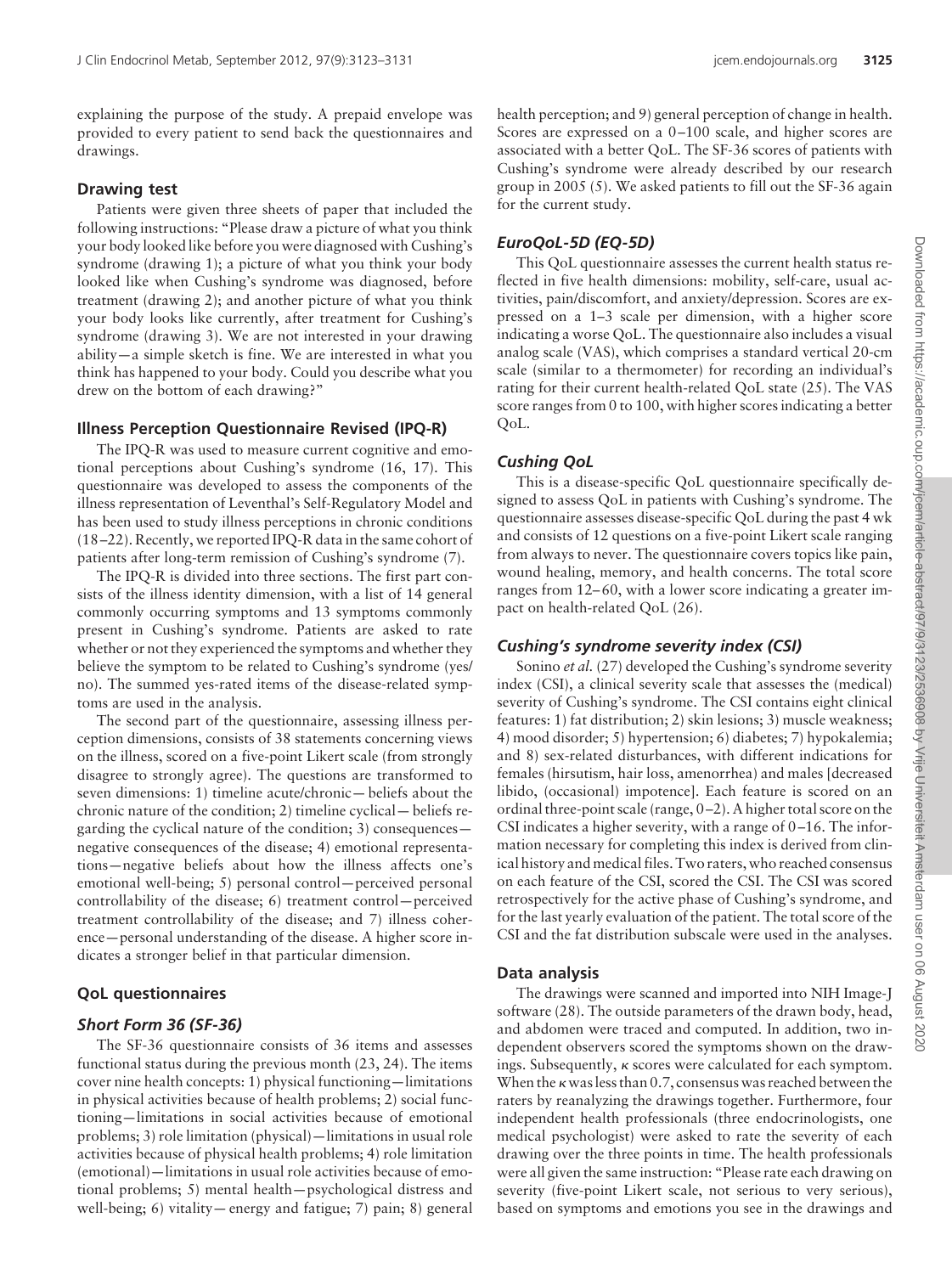subsequently in the explanation written underneath the drawing." The mean severity rating per time point was used in the analyses.

Data were analyzed using PASW Statistics version 17.0.2 (SPSS Inc., Chicago, IL). All data are presented as mean  $\pm$  sD values unless stated otherwise. The primary analysis comprised the association between the drawings and QoL, illness perceptions, the CSI, and the perceived severity judged by doctors using Pearson's correlation coefficients. Only drawing 3 (current state) and the  $\Delta$  of drawing 3 *vs.* drawing 2 (*i.e.* the perceived change) were used when analyzing possible associations between the drawings and various questionnaires.

To check the normality of the data, the Kolmogorov-Smirnov test was used in addition to histograms and box plots. Extreme outliers were removed from the dataset based on the box plots. Spearman's rho correlation coefficient was used for data that were not normally distributed.  $\chi^2$  was used in case of categorical data. In addition,  $\Delta$  were calculated based on percentage increase or decrease with the formula [((last measurement/first measurement)  $-1$  $*100$ ].

In view of the exploratory nature of this investigation, adjustment of the level of significance for multiple testing was not performed, and the level of significance was set at  $P \leq 0.05$ .

# **Results**

### **Sociodemographic and clinical characteristics (Table 1)**

Clinical characteristics of the patients are detailed in Table 1. Thirty-seven patients (79%) with Cushing's syndrome had been treated by transsphenoidal surgery, and 10 patients (21%) had been treated by bilateral adrenalectomy. Eleven patients (24%) received additional cranial

| TABLE 1. |  | Clinical characteristics |
|----------|--|--------------------------|
|----------|--|--------------------------|

|                                      | <b>Patients in</b><br>remission of Cushing's<br>syndrome ( $n = 47$ ) |
|--------------------------------------|-----------------------------------------------------------------------|
| Gender (male/female)                 | 4/43                                                                  |
| Age (yr)                             | 52 (10)                                                               |
| Education, $n$ $(\%)$                | Low, 14 (30%)                                                         |
|                                      | Medium, 18 (38%)                                                      |
|                                      | High, 15 (32%)                                                        |
| Transsphenoidal surgery, n (%)       | 37 (79%)                                                              |
| Adrenal surgery, n (%)               | 10 (21%)                                                              |
| Additional radiotherapy, n (%)       | 11 (24%)                                                              |
| Duration of remission (yr)           | 16(11)                                                                |
| Hypopituitarism, $n$ $(\%)$          | Any axis, 28 (60%)                                                    |
|                                      | GH, 20 (43%)                                                          |
|                                      | LH/FSH, 14 (30%)                                                      |
|                                      | TSH, 17 (36%)                                                         |
|                                      | ADH, 7 (15%)                                                          |
| Hydrocortisone substitution, $n$ (%) | 27 (57%)                                                              |
| CSI score, active state              | 7.8(3)                                                                |
| CSI fat score, active state          | 1.7(1)                                                                |
| CSI score, current state             | 2.8(2)                                                                |
| CSI fat score, current state         | 0.4(1)                                                                |

Data are expressed as mean (SD) unless otherwise stated. ADH, Antidiuretic hormone; CSI, Cushing's syndrome severity index.

|  |  | TABLE 2. |  |  |  | Size of drawings in pixels |  |  |  |
|--|--|----------|--|--|--|----------------------------|--|--|--|
|--|--|----------|--|--|--|----------------------------|--|--|--|

|                    | <b>Drawing 1</b> | <b>Drawing 2</b> | Drawing 3   |
|--------------------|------------------|------------------|-------------|
| Height body/figure | 919.5 (276)      | 1007.5 (309)     | 946.1 (291) |
| Width body/figure  | 394.6 (194)      | 561.1 (268)      | 456.0 (218) |
| Head (width)       | 146.9 (56)       | 236.2 (92)       | 171.2(60)   |
| Abdomen (width)    | 170.2 (82)       | 319.8 (120)      | 240.6 (112) |
|                    |                  |                  |             |

Data are expressed as mean (SD).

radiotherapy because of persistent disease after surgery. At the time of the current study, all patients were in remission, and the mean duration of remission was  $16 \pm 11$ yr. Twenty-eight patients (60%) were treated for some degree of pituitary insufficiency, and 27 patients (57%) were hydrocortisone dependent.

The CSI score (range,  $0-16$ ) in the active disease state was 7.6  $\pm$  3, whereas the CSI score at the time of the study (*i.e.* during long-term remission) was much lower, *i.e.*  $2.8 \pm 2$ . The CSI subscale fat distribution (range, 0–2) was also lower for the condition at the time of the study compared with the active disease state (0.4  $\pm$  1 and 1.7  $\pm$  1, respectively).

### **Size of drawings (Table 2 and Figs. 1 and 2)**

Table 2 shows the size of the three drawings. Figure 1 shows the relative changes in size between the drawings, with the first drawing serving as a baseline. Drawing 2 (active disease state) was significantly higher and wider than drawing 1 (healthy state before disease). The width of the head and abdomen was also greater in drawing 2 compared with drawing 1. In addition, drawing 3 (current state after disease) showed a wider head, wider abdominal width, and overall a wider picture than drawing 1. When drawings 2 and 3 were compared, drawing 2 contained a wider head, a wider abdomen, and was overall wider than drawing 3.

Figure 2 shows some examples of drawings patients made.

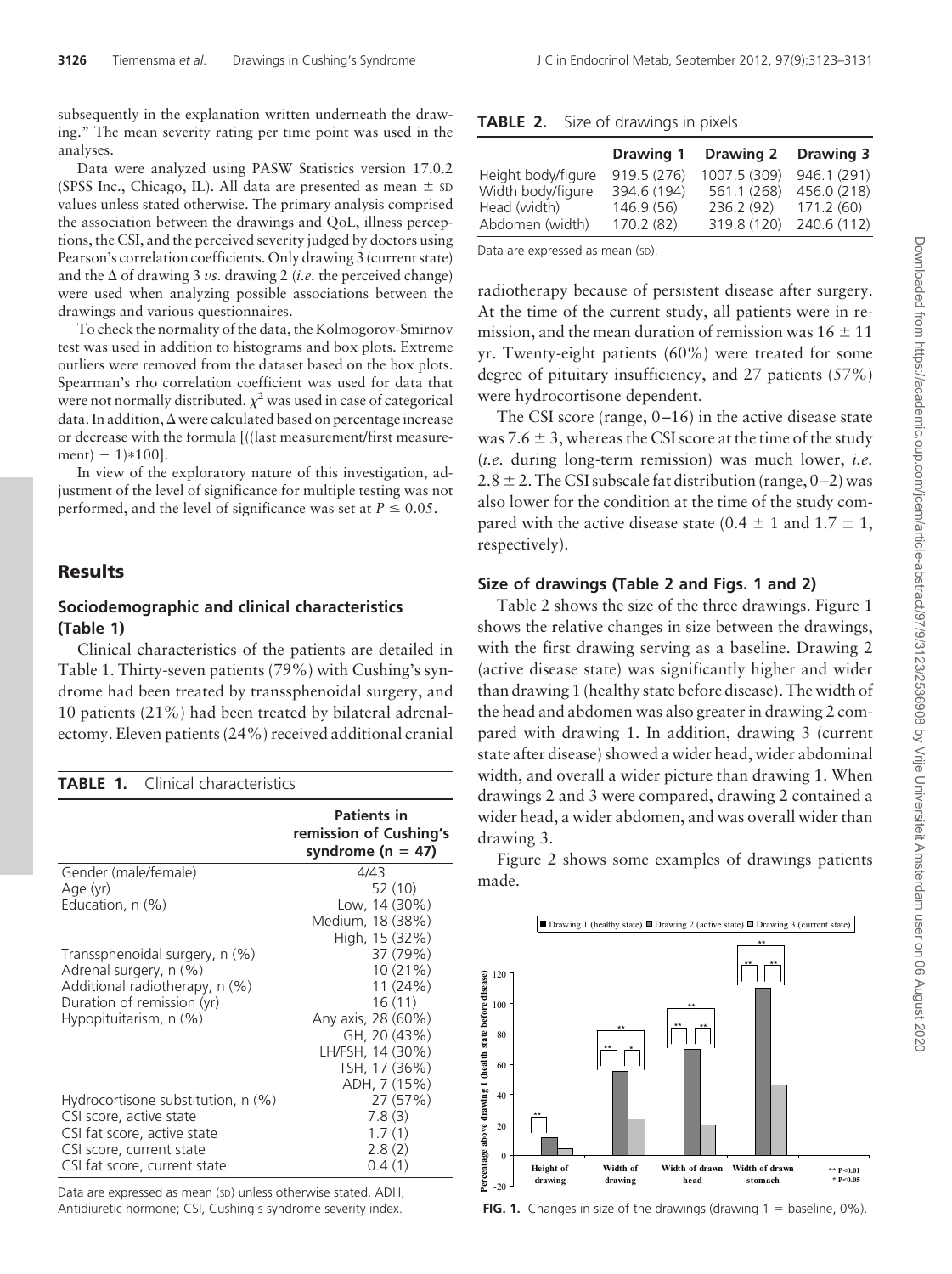

**FIG. 2.** Examples of drawings (1, before; 2, during; 3, after disease). Translation of patients' comments: Patient A—1, This was my body before Cushing's. I have always wanted to be a ballet dancer. This was my dream. I was on my way. I was very slender, and my weight was 60 kg. 2, Not much dancing!! I couldn't even walk for more than a few meters! I was very sick of myself. This wasn't me!! Disgusting! And there was nothing I could do about it! I only drank water in the end. 3, Two third of my pituitary is removed. The year after, I had an abdominal correction at the LUMC. They did what they could; my skin was so thin that they could only do half of my abdominal wall. I did everything that was in your and my power. I now have to accept that I am the way that I am. Luckily, I am still alive!!! Patient B—1, Normal. 2, Fat and ugly! Thick trunk face. Weak muscles. 3, Reasonable in proportion, but I could always be thinner. Patient C—1, Slender and upbeat. I could do everything, swimming, *etc.* 2, Moon face. Roll of fat on back, thick trunk, no neck. Thin arms and legs. Weird "convex" nails. 3, Slender with "apple" abdomen. I feel really sorry for myself. Patient D—1, Young, slender, beautiful hair, clear skin. I tanned nicely in the sun. Strong nails, good distribution of fat and muscles. 2, Moon face, acne, hirsutism. Buffalo hump, fat abdomen, thin arms and legs, fat and muscles not nicely distributed. Striae on my legs, calves, and armpits. Sweating. 3, Old skin with spots/does not tan anymore. Striae on legs, hips, armpits. No armpit hair, little pubic hair. Hair is less thick. Fragile nails. Fat and muscles not nicely distributed. Heavy abdomen, thin arms and legs. Patient E—1, It is lovely to be able to do everything. Work, family, holidays. 2, Fright, trembling legs. What to do! 3, Although Cushing's disease will always be present, I do not feel disabled due to expert treatment. Patient F—1, 1966, 19 yr old. Fifty-five kg. Normally proportioned. Upbeat. 2, 1969, 22 yr old. Blown-up face. Buffalo hump. Facial hair. Eighty-five kg. 3, 2010, 63 yr old. Seventy-four kg. Light hair growth on chin. Double chin.

### **Symptoms and ratings (Table 3)**

The most common symptoms of Cushing's syndrome were scored in drawing 2 (active disease state) and drawing 3 (current state). Almost every patient drew fat accumulation (98%) in drawing 2, with moon face (87%) and increased trunk fat (87%). Twenty-seven percent of the

| TABLE 3.<br>Symptoms and severity ratings |                     |                     |  |
|-------------------------------------------|---------------------|---------------------|--|
|                                           | <b>Drawing</b><br>2 | <b>Drawing</b><br>З |  |
| Fat accumulation in general (%)           | 97.8                | 59.5                |  |
| Fat accumulation, moon facies (%)         | 870                 | 28.6                |  |
| Fat accumulation, truncal fat (%)         | 87.0                | 35.7                |  |
| Skin lesions (%)                          | 27.2                | 2.4                 |  |
| Hirsutism/changes in hair (%)             | 37 O                | 19.0                |  |
| Emotion in general (%)                    | 58.7                | 56.0                |  |
| Emotion, negative (%)                     | 30.1                | 44                  |  |
| Emotion, positive (%)                     | 69.9                | 95.6                |  |
| Severity rating (range 1-5)               | 3.4(1)              | 2.1(1)              |  |

Data are expressed as mean (SD) unless mentioned otherwise.

patients drew skin lesions (*i.e.* bruises, red cheeks, acne, or striae), and 37% drew hirsutism or changes in hair. Fiftynine percent of the patients showed some kind of emotion (*i.e.* positive or negative) in drawing 2, with 30% of the patients drawing a negative emotion and 70% of the patients drawing a positive emotion.

In drawing 3, 60% of the patients drew fat accumulation with moon face (29%) and increased trunk fat (36%). Two percent of the patients drew skin lesions, and 19% drew hirsutism or changes in hair. Fifty-six percent of the patients showed some kind of emotion in drawing 3, with only 4% of the patients drawing a negative emotion and 96% drawing a positive emotion.

# **Association between drawings and illness perceptions (Table 4)**

The scores on the IPQ-R are listed in Table 4. There was a negative association between the width of the abdomen in drawing 3 (current state) and personal control  $(R =$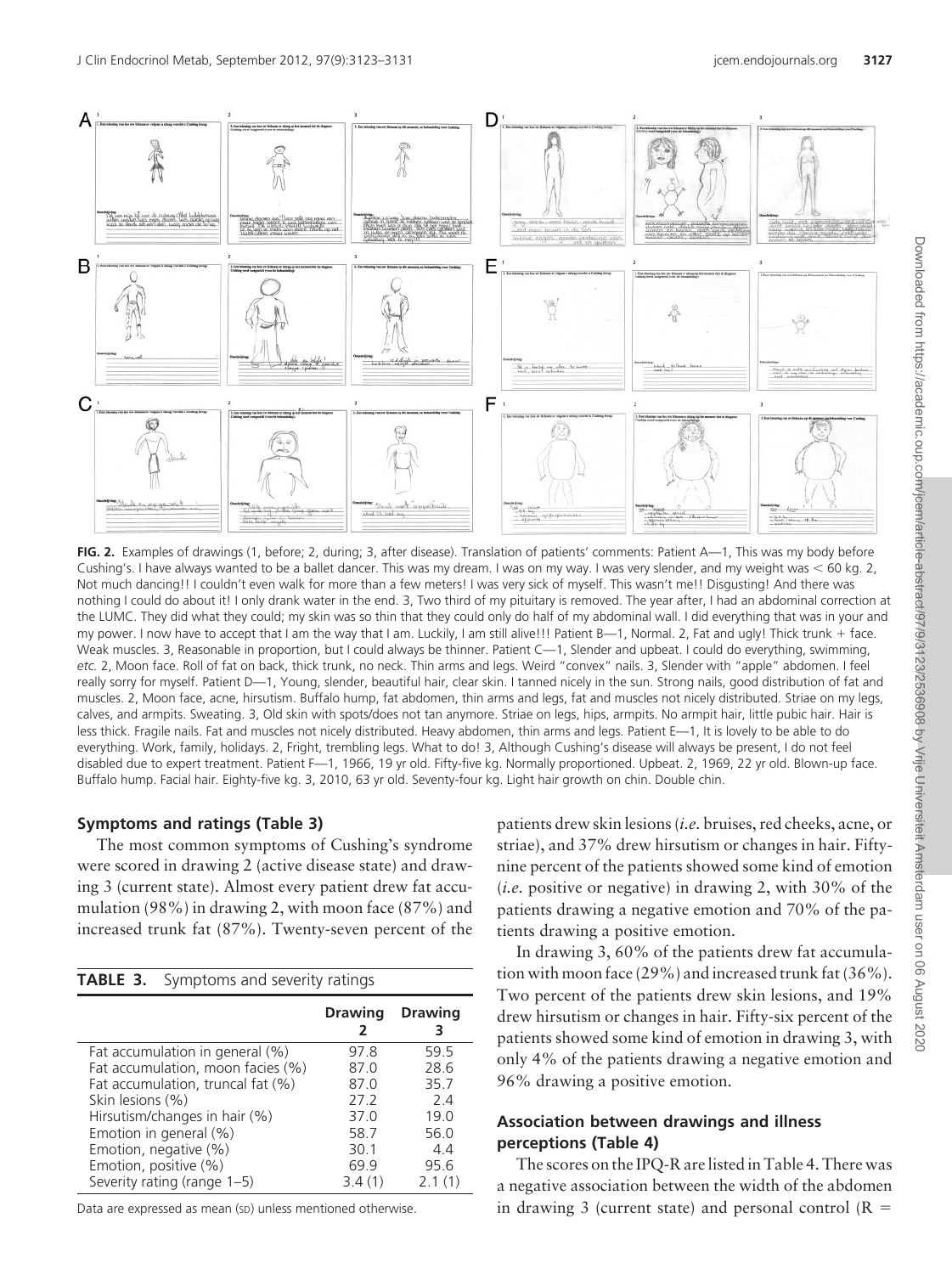|                           | Patients in remission of<br>Cushing's syndrome ( $n = 47$ ) |
|---------------------------|-------------------------------------------------------------|
| Illness identity          | 3.7(3)                                                      |
| Timeline (acute/chronic)  | 23.3(6)                                                     |
| Timeline (cyclical)       | 11.6(4)                                                     |
| Consequences              | 20.2(5)                                                     |
| Emotional representations | 15.1(5)                                                     |
| Personal control          | 17.3(6)                                                     |
| Treatment control         | 16.9(5)                                                     |
| Illness coherence         | 17.2(3)                                                     |

Data are expressed as mean (SD).

 $-0.362$ ;  $P = 0.033$ ). This means that a wider abdomen was associated with less perceived personal control. In addition, there was a positive association between the width of drawing 3 and the perceived consequences ( $R =$  $0.440; P = 0.008$ . This indicates that a wider drawing was associated with more perceived negative consequences. There were no associations between change from drawing 3 to drawing 2 and illness perceptions.

#### **Association between drawings and QoL (Table 5)**

The scores on the different QoL questionnaires are provided in Table 5. There were no associations between drawing 3 (current state) and the outcomes of the QoL questionnaires. There was, however, a negative association between the change in width between drawing 3 and drawing 2 and the subscale mental health of the SF-36  $(R = -0.386; P = 0.024)$ . This indicates that a larger

| <b>TABLE 5.</b> Scores on the various QoL questionnaires                                                                                                                                                             |                                                                                                            |  |
|----------------------------------------------------------------------------------------------------------------------------------------------------------------------------------------------------------------------|------------------------------------------------------------------------------------------------------------|--|
|                                                                                                                                                                                                                      | <b>Patients in remission</b><br>of Cushing's syndrome<br>$(n = 47)$                                        |  |
| $SF-36$<br>Physical functioning<br>Social functioning<br>Role limitation (physical)<br>Role limitation (emotional)<br>Mental health<br>Vitality<br>Pain<br>General health perception<br>General perception of change | 63.5 (28)<br>72.1 (27)<br>51.3(45)<br>62.7(41)<br>61.4(9)<br>48.6(9)<br>69.6 (25)<br>50.1 (27)<br>50.6(22) |  |
| in health<br>EQ-5D<br>Mobility<br>Self-care<br>Activity<br>Pain<br>Anxiety<br>VAS<br>Cushing QoL<br>Total score                                                                                                      | 1.4(1)<br>1.0(0)<br>1.6(1)<br>1.7(1)<br>1.3(0)<br>67.5(18)<br>52.6 (19)                                    |  |

Data are expressed as mean (SD).

reduction in the width of drawing 2 *vs.* drawing 3 is associated with a better score on mental health.

### **Association between drawings and the CSI**

There was a positive association between the abdominal width in drawing 3 (current state) and the current CSI score  $(R = 0.410; P = 0.013)$ , with a wider abdominal width being associated with a higher CSI score. Furthermore, there was an association between drawn accumulated abdominal fat in the second drawing (active disease state) and the CSI score in the active phase ( $\chi^2 = 38; P =$ 0.033) and an association between drawn accumulated abdominal fat in the second drawing (active disease state) and the CSI fat distribution score in the active phase ( $\chi^2$  = 25;  $P < 0.001$ ). There was also an association between overall fat accumulation in drawing 3 (current state) and the CSI fat distribution score ( $\chi^2 = 17$ ;  $P = 0.002$ ), and between drawn accumulated fat in the abdomen in the third drawing and the CSI fat distribution score ( $\chi^2 = 8$ ;  $P = 0.016$ .

### **Association between drawings and perceived disease severity judged by doctors**

Abdominal width in drawing 2 (active disease state) correlated positively with the disease severity judged by doctors  $(R = 0.438; P = 0.004)$ . This indicates that a wider abdominal width was associated with a higher severity score judged by doctors. The abdominal width depicted in the third drawing (current state) also correlated positively with the disease severity as judged by doctors  $(R = 0.545; P = 0.001)$ . This means that a wider abdominal width in the third drawing was also associated with a higher severity score judged by doctors. In addition, change in severity judgment between drawings 3 and 2 was positively correlated with both change in width of the head ( $R = 0.509$ ;  $P = 0.005$ ) and change in width of the abdomen between these drawings ( $R = 0.618$ ;  $P < 0.001$ ). This indicated that a larger difference in head size and abdominal size between drawing 2 and drawing 3 was associated with a larger difference in severity score between drawing 2 and drawing 3 judged by doctors, *i.e.* a smaller head and a smaller abdominal width were both associated with a lower severity score judged by doctors.

### **Discussion**

This cross-sectional explorative study demonstrates that assessment of drawings by patients reveals additional illness perceptions of patients with long-term remission of Cushing's syndrome. The drawings appear to reflect a new dimension of the psychological status of the patient because there were almost no associations between the char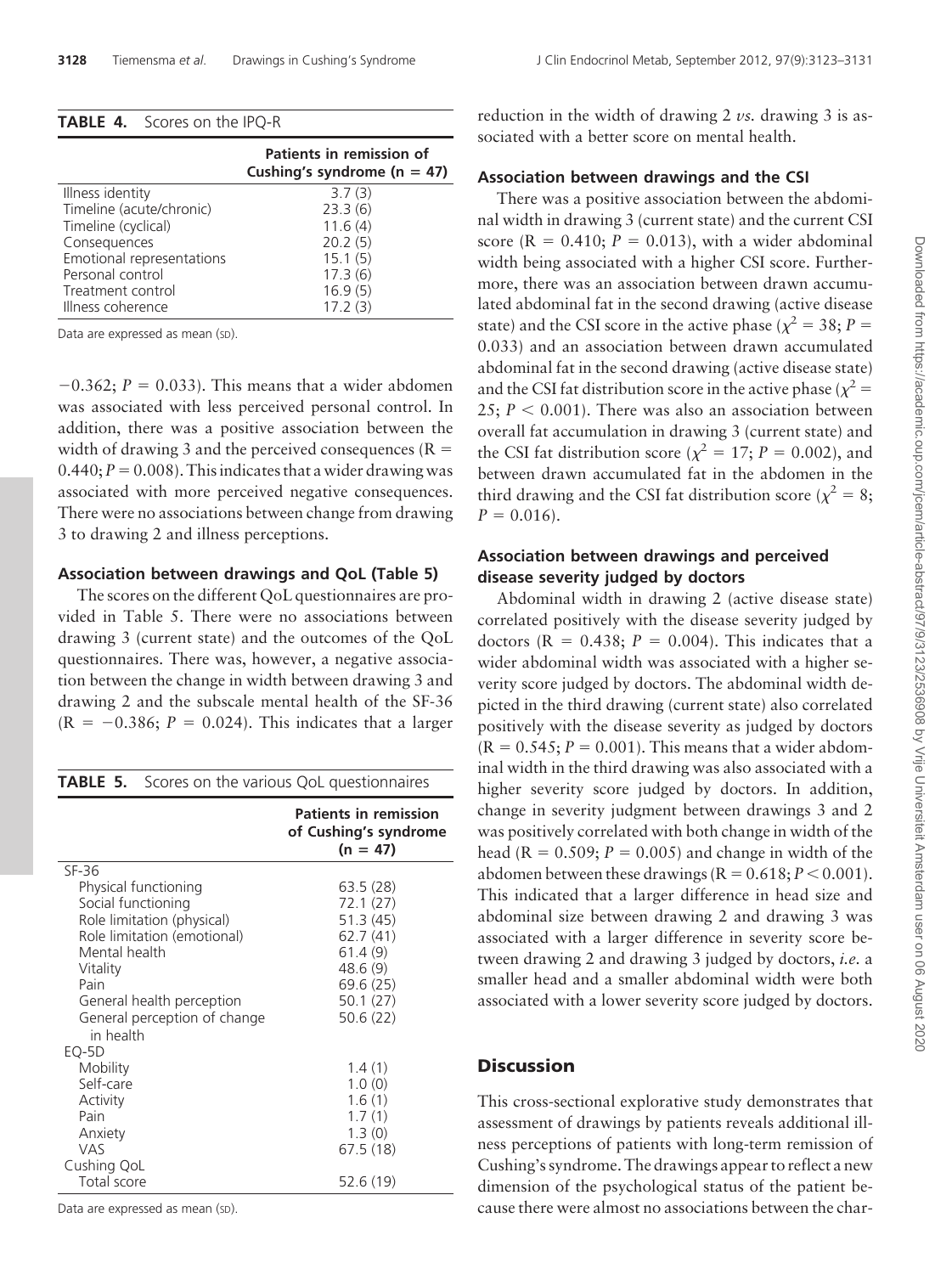acteristics of the drawings and QoL or illness perception parameters. We speculate that drawings do not share simple common properties with QoL questionnaires or illness perceptions directly and, consequently, may reflect different subjective concepts of long-term remission of Cushing's syndrome. However, earlier studies did find associations between drawings and QoL and illness perceptions  $(8-11, 14)$ . We postulate that the difference in design between our study and other studies might play a role in explaining our findings regarding the drawings. In our study, the drawings were made with our patients being in long-term remission. In most other studies that involve illness drawings, patients produced the drawings when in the active state of their diseases. The course of illness perceptions is influenced by the disease. It might therefore be interesting to study drawings and the association with QoL and illness perceptions in patients with active Cushing's syndrome in the future.

Contrary to QoL and illness perceptions, there were clear associations between the patients' drawings and the Cushing's syndrome severity index. Wider drawings in general and larger abdominal widths were both associated with a poorer CSI score. Apparently, these characteristics of the drawings represent the clinical severity of the disease because there were clear associations between the CSI scores and the characteristics of the drawings. Furthermore, a wider abdominal width in the second (active disease state) and third (current state) drawing was associated with a higher severity rating by the doctors. In addition, a larger difference in both head size and abdominal size was associated with a higher severity score judged by doctors. Accordingly, a similar result was found by Reynolds *et al.* (9), who reported that the drawings of patients with heart failure showed a significant association with clinical markers of illness severity.

In addition, there were clear differences in the size of the various drawings: drawing 1 (healthy state before disease) was significantly smaller than the second (active disease state) and third drawings (current state after disease). In addition, the third drawing was significantly smaller than the second drawing. These results are consistent with earlier work that showed that the size of the drawing increases as the saliency of the object to the individual increases (8, 29). The findings indicate that patients perceive a change in body size before and during disease, and do not completely return to the body size before disease after treatment. Interestingly, the same pattern is observed in parameters of QoL, psychopathology, and cognition in patients with long-term cure of Cushing's syndrome (3–5).

Multiple common symptoms were drawn in the drawings of the active disease state: fat accumulation, moon face, trunk fat, skin lesions, and hirsutism. The same

symptoms were observed in the third drawing reflecting the state at the moment of the current study, although to a much lesser extent. Although there were no large differences in the number of drawings that showed some kind of emotion, there was a clear pattern in the type of emotion: there was a large increase in the number of drawings that showed a positive emotion and a large decrease in the number of drawings that showed a negative emotion when the second and third drawings were compared.

Based on the findings, we postulate that it might be useful to add a drawing test to currently existing diseasespecific QoL questionnaires, like the Cushing QoL (26). Drawings will add more information about the illness perceptions of the patient and can be used as a starting point in providing patients with information, which is helpful in the context of encouraging self-management and patient empowerment. Another important implication of this explorative study is that the drawing test will give the patient the opportunity to discuss his/her perception with a physician in an easy and low-cost manner. This may be very helpful in the clinical encounter because these drawings apparently unveil (mis-)conceptions, which do not become evident otherwise and which may hamper such factors as adherence and adjustments in lifestyle. A recent review by Sonino *et al.* (30) already postulated that it is time to take steps and translate research evidence into clinical practice initiatives to provide medical doctors with the necessary tools to better understand the psychosocial needs of their patients. In our opinion, the drawing test is an excellent first step in this process.

A possible limitation of this study is its explorative nature. Therefore, the results should be interpreted with caution, until other studies confirm our findings. However, this pilot study does show promise with regard to the use of the drawing test in everyday practice. Another possible limitation might be the fact that no Bonferroni correction was applied; when such a correction was used, there would be almost no effects in the primary endpoints undertaken in this study. The data were reported without adjustments for multiple comparisons. Simply defined, these adjustments test for no effects in all the primary end points undertaken *vs.* an effect in one or more of those endpoints. This is a difficult methodological issue because there are divergent views on the need for statistical adjustment for multiplicity. This is also reflected in the Lancet papers by Schulz and Grimes (31, 32), who advocate a restrictive approach toward adjustments for multiple comparisons. An important matter to keep in mind is the fact that the current pilot study is explorative. In our opinion, our data should not be neglected merely because of the absence of adjustments for multiple comparisons. Moreover, this would carry the serious risk of missing an im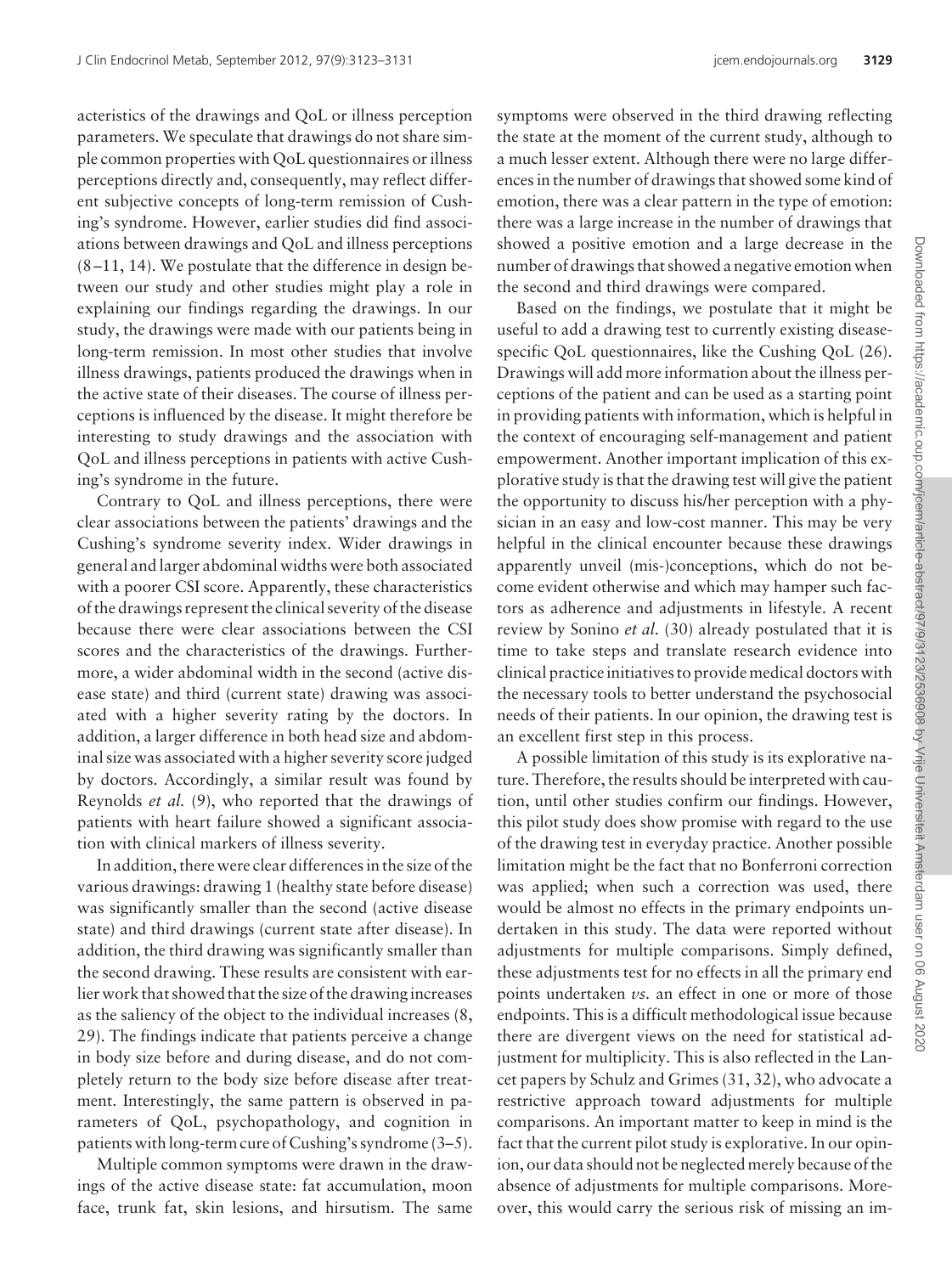portant association between drawings and QoL, illness perceptions, or severity ratings.

The fact that the current cross-sectional study does not have a prospective design cannot be viewed as a limitation. We were interested in the retrospective and current perception of the patients, regardless of bias in memory retrieval. The drawings represent the self-perceptions of the patients before, during, and after cure of Cushing's syndrome. The third drawing represents the current state, and the first and second drawings were used to see whether patients believe their body has changed over time and most importantly—to assess whether patients believe their body has changed due to Cushing's syndrome. We were interested in the perception of the patient at one time point (after long-term remission), and the retrospective drawings reflect their current perception. Future studies in larger cohorts might explore the possible association between fatigue or depression and the characteristics of the drawings.

We fully understand that it may seem strange or even "unscientific" to treat patient perceptions as facts. However, in real (medical) life, patients respond to an illness, its symptoms, and its treatments by creating an image of the illness and its treatment. This image usually differs from the image the medical professional sketches. Although we acknowledge that medical professionals may respond with amazement when researchers ask patients to report their cognitive and emotional representations of an illness, and accepting their reports at face value, theoretical and empirical work justifies examining these representations. Illness representations drive coping, self-management, and, therefore, outcome (33).

In summary, drawings are an interesting, low-cost, and relatively easy way to assess illness perceptions in patients with long-term remission of Cushing's syndrome. The assessments of the drawings reflect new dimensions of the psychological status of the patient. The characteristics of the drawings were associated with the Cushing's syndrome severity index and the severity ratings of health professionals. Furthermore, the assessments of the drawings indicate that patients perceived a change in body size during the active state, and to a lesser extent after cure, of Cushing's syndrome compared with the premorbid, healthy state. We postulate that drawings will enable health professionals to better understand the perception of the patient concerning the effects of long-term remission of Cushing's syndrome and will lead the way in dispelling idiosyncratic beliefs. This in turn may help self-management and patient empowerment.

# **Acknowledgments**

Address all correspondence and requests for reprints to: J. Tiemensma, Ph.D., Leiden University Medical Center, Department of Endocrinology and Metabolic Diseases, C4-R, P.O. Box 9600, 2300 RC Leiden, The Netherlands. E-mail: J.Tiemensma@lumc.nl.

Disclosure Summary: The authors have nothing to disclose.

## **References**

- 1. **Brown ES** 2009 Effects of glucocorticoids on mood, memory, and the hippocampus. Treatment and preventive therapy. Ann NY Acad Sci 1179:41–55
- 2. **Fietta P, Fietta P, Delsante G** 2009 Central nervous system effects of natural and synthetic glucocorticoids. Psychiatry Clin Neurosci 63: 613– 622
- 3. **Tiemensma J, Kokshoorn NE, Biermasz NR, Keijser BJ, Wassenaar MJ, Middelkoop HA, Pereira AM, Romijn JA** 2010 Subtle cognitive impairments in patients with long-term cure of Cushing's disease. J Clin Endocrinol Metab 95:2699 –2714
- 4. **Tiemensma J, Biermasz NR, Middelkoop HA, van der Mast RC, Romijn JA, Pereira AM** 2010 Increased prevalence of psychopathology and maladaptive personality traits after long-term cure of Cushing's disease. J Clin Endocrinol Metab 95:E129 –E141
- 5. **van Aken MO, Pereira AM, Biermasz NR, van Thiel SW, Hoftijzer HC, Smit JW, Roelfsema F, Lamberts SW, Romijn JA** 2005 Quality of life in patients after long-term biochemical cure of Cushing's disease. J Clin Endocrinol Metab 90:3279 –3286
- 6. **Tiemensma J, Kaptein AA, Pereira AM, Smit JW, Romijn JA, Biermasz NR** 2011 Coping strategies in patients after treatment for functioning or nonfunctioning pituitary adenomas. J Clin Endocrinol Metab 96:964 –971
- 7. **Tiemensma J, Kaptein AA, Pereira AM, Smit JW, Romijn JA, Biermasz NR** 2011 Negative illness perceptions are associated with impaired quality of life in patients after long-term remission of Cushing's syndrome. Eur J Endocrinol 165:527–535
- 8. **Broadbent E, Ellis CJ, Gamble G, Petrie KJ** 2006 Changes in patient drawings of the heart identify slow recovery after myocardial infarction. Psychosom Med 68:910 –913
- 9. **Reynolds L, Broadbent E, Ellis CJ, Gamble G, Petrie KJ** 2007 Patients' drawings illustrate psychological and functional status in heart failure. J Psychosom Res 63:525–532
- 10. **Broadbent E, Petrie KJ, Ellis CJ, Ying J, Gamble G** 2004 A picture of health—myocardial infarction patients' drawings of their hearts and subsequent disability: a longitudinal study. J Psychosom Res 57:583–587
- 11. **Broadbent E, Niederhoffer K, Hague T, Corter A, Reynolds L** 2009 Headache sufferers' drawings reflect distress, disability and illness perceptions. J Psychosom Res 66:465– 470
- 12. **van Stralen G, van Stralen-Ruijten LL, Spaargaren CF, Broadbent E, Kaptein AA, Scherjon SA** 2010 Good quality of life after emergency embolisation in postpartum haemorrhage. J Psychosom Obstet Gynaecol 31:285–288
- 13. **Kaptein AA, Zandstra T, Scharloo M, Vogel JJ, Broadbent E, Hughes BM, Godefroy WP, van der Mey AG** 2011 'A time bomb ticking in my head': drawings of inner ears by patients with vestibular schwannoma. Clin Otolaryngol 36:183–184
- 14. **Daleboudt GM, Broadbent E, Berger SP, Kaptein AA** 2011 Illness perceptions in patients with systemic lupus erythematosus and proliferative lupus nephritis. Lupus 20:290 –298
- 15. **Pereira AM, van AkenMO, van Dulken H, Schutte PJ, Biermasz NR, Smit JW, Roelfsema F, Romijn JA** 2003 Long-term predictive value